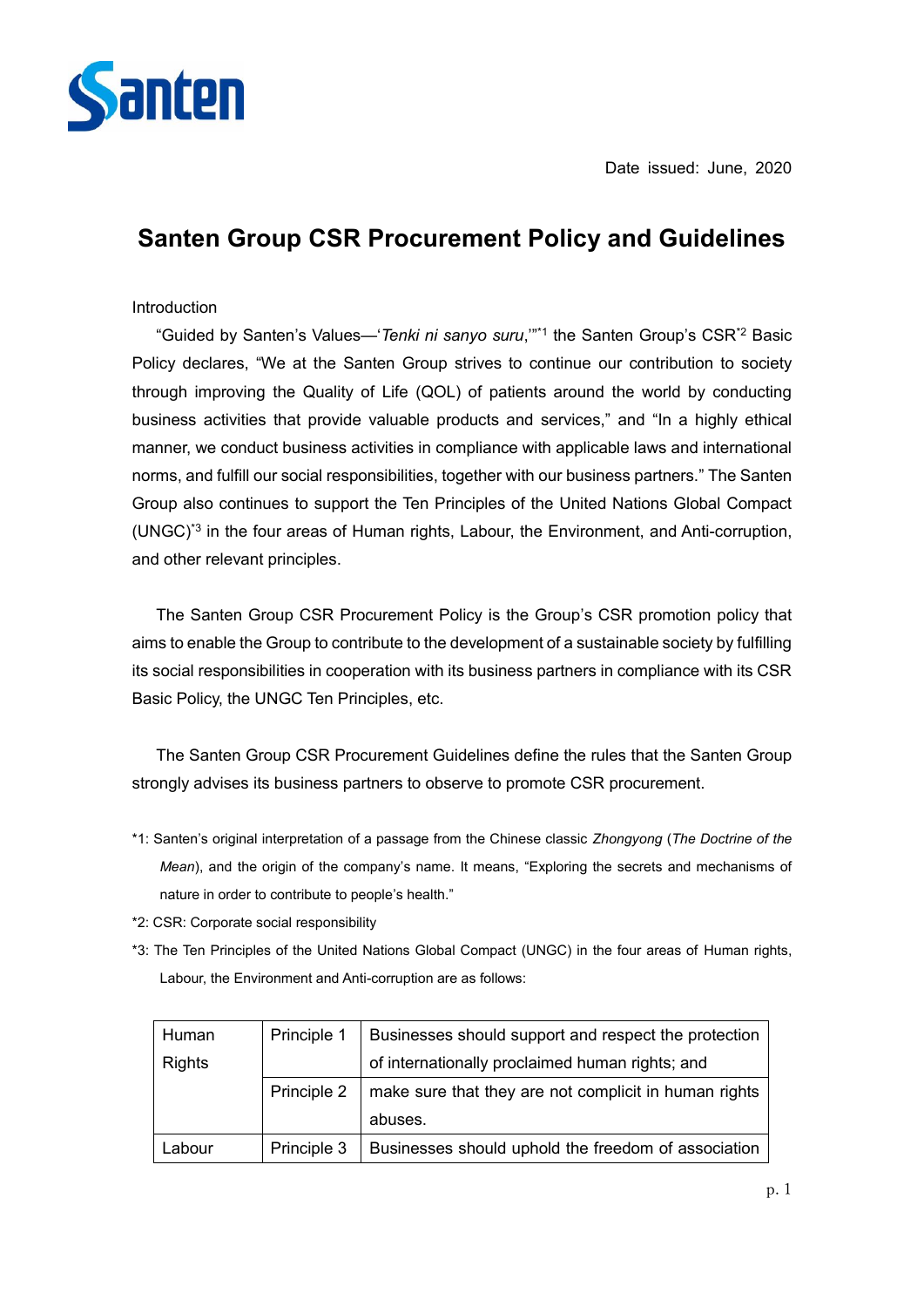|             |             | and the effective recognition of the right to collective  |
|-------------|-------------|-----------------------------------------------------------|
|             |             | bargaining;                                               |
|             | Principle 4 | the elimination of all forms of forced and compulsory     |
|             |             | labour;                                                   |
|             | Principle 5 | the effective abolition of child labour; and              |
|             | Principle 6 | the elimination of discrimination<br>respect<br>in.<br>of |
|             |             | employment and occupation.                                |
| Environment | Principle 7 | Businesses should support a precautionary approach        |
|             |             | to environmental challenges;                              |
|             | Principle 8 | undertake initiatives to promote greater environmental    |
|             |             | responsibility; and                                       |
|             | Principle 9 | diffusion<br>encourage the development<br>and<br>οf       |
|             |             | environmentally friendly technologies.                    |
| Anti-       | Principle   | Businesses should work against corruption in all its      |
| Corruption  | 10          | forms, including extortion and bribery.                   |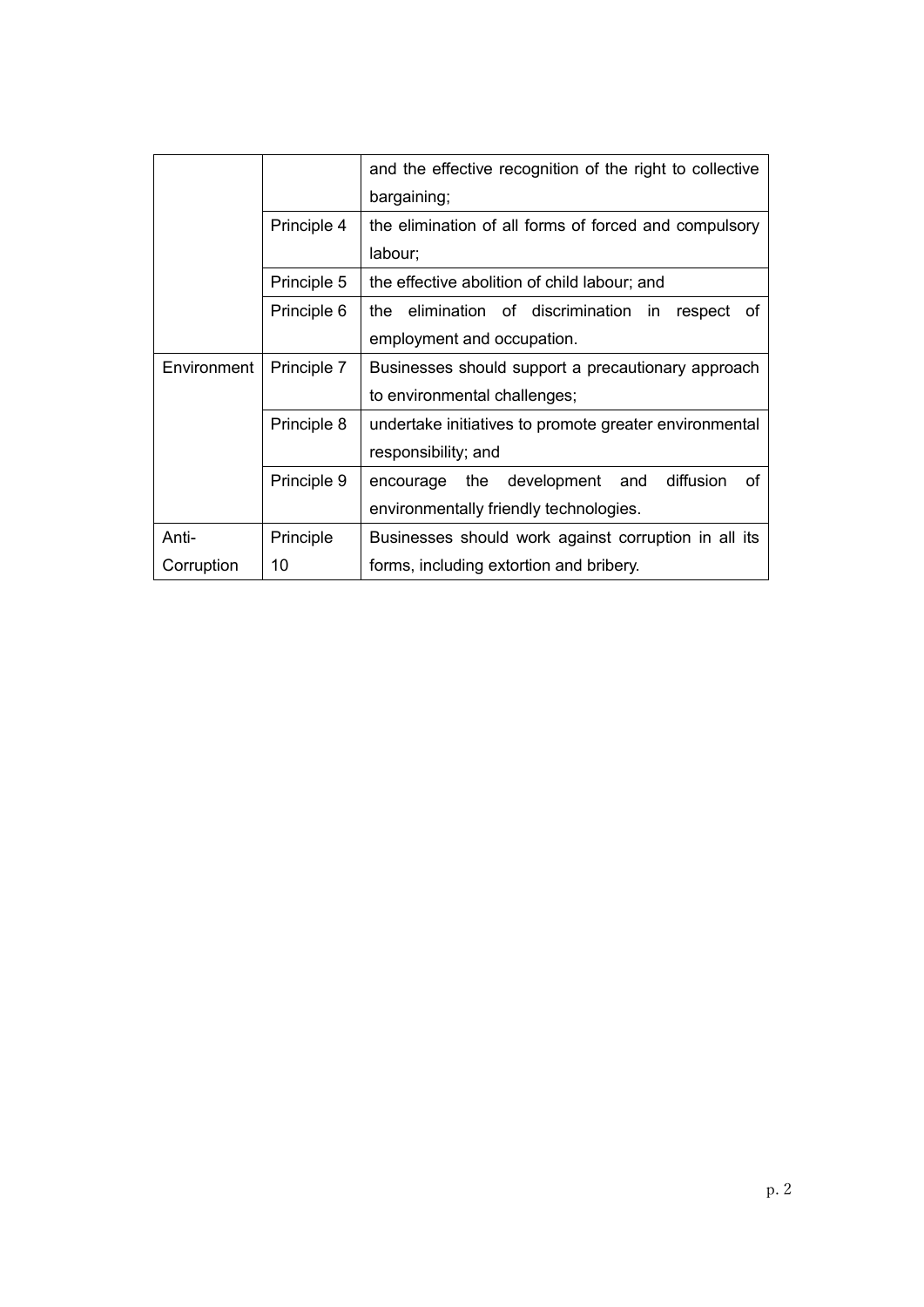# **Santen Group CSR Procurement Policy**

 To contribute to the development of a sustainable society by fulfilling its social responsibilities in cooperation with its business partners based on Santen's Values "*Tenki ni sanyo suru*" in compliance with its CSR Basic Policy, the UNGC Ten Principles, etc., the Santen Group promotes CSR procurement in the following ways:

#### **I. Compliance with applicable laws and international norms**

In a highly ethical manner, we will ensure fairness in selecting optimal suppliers and dealing with them in compliance with applicable laws and international norms.

**II. Ensuring an appropriate level of quality, efficacy and safety, and stable supply** We will ensure an appropriate level of quality, efficacy and safety of procured products and services, and their stable supply, and obtain necessary information for those purposes in a timely manner.

#### **III. Respect for human rights and prohibition of complicity in human rights abuses**

We will respect the human rights of all people who are under the impacts of procured products and services, and never be complicit in human rights abuses.

### **IV. Protection of the rights, health and safety of workers**

We will protect the rights of all those involved in producing and supplying procured products and services and assure their health and safety.

### **V. Due consideration for environmental conservation**

We will pay due consideration to environmental conservation in procurement activities and strive to prevent environmental pollution and reduce environmental burdens.

### **VI. Contribution to the development of a sustainable society**

We will contribute to the development of a sustainable society by contributing to ophthalmic treatment using procured products and services.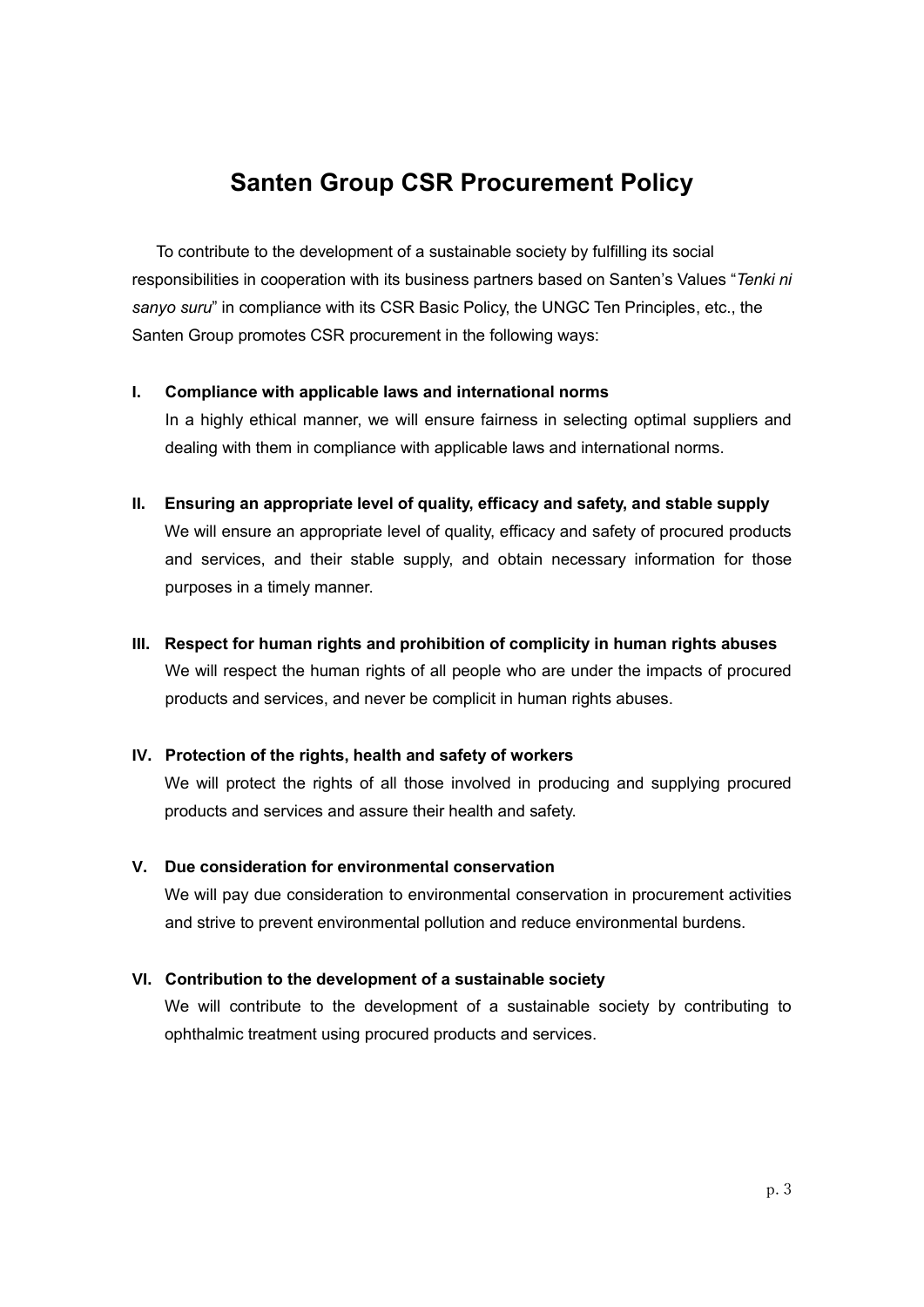# **Santen Group CSR Procurement Guidelines**

 To promote CSR procurement aimed at enabling the Santen Group to contribute to the development of a sustainable society by fulfilling its social responsibilities in cooperation with its business partners, the Santen Group CSR Procurement Guidelines define the rules that the Santen Group strongly advises its business partners to observe as follows:

# **I. Compliance with applicable laws and international norms**

### **① Compliance with applicable laws**

 Comply with the requirements of laws and ordinances that apply to your business activities.

### **② Prevention of corruption**

 Maintain your sound and normal relationships with the political world and government, prevent corruption in all forms, including coercion and bribery, and never make illegal political donations.

### **③ Prohibition of abuse of a superior bargaining position**

 Never act against your business partners' interests by abusing your superior bargaining position.

### **④ Prohibition of actions that restrict competition**

Never act in a manner that stifles fair, transparent and open competition.

### **⑤ Prohibition of unfair provision and receipt of profits**

 Neither provide nor receive profits in an unfair way in your relationships with stakeholders, including your customers and business partners.

### **⑥ Elimination of relationships with antisocial forces and groups**

Remain completely free of relationships with antisocial forces and groups.

### **⑦ Appropriate management of international trade**

 Appropriately manage the import and export of technologies, goods, etc. those are subject to legal regulations.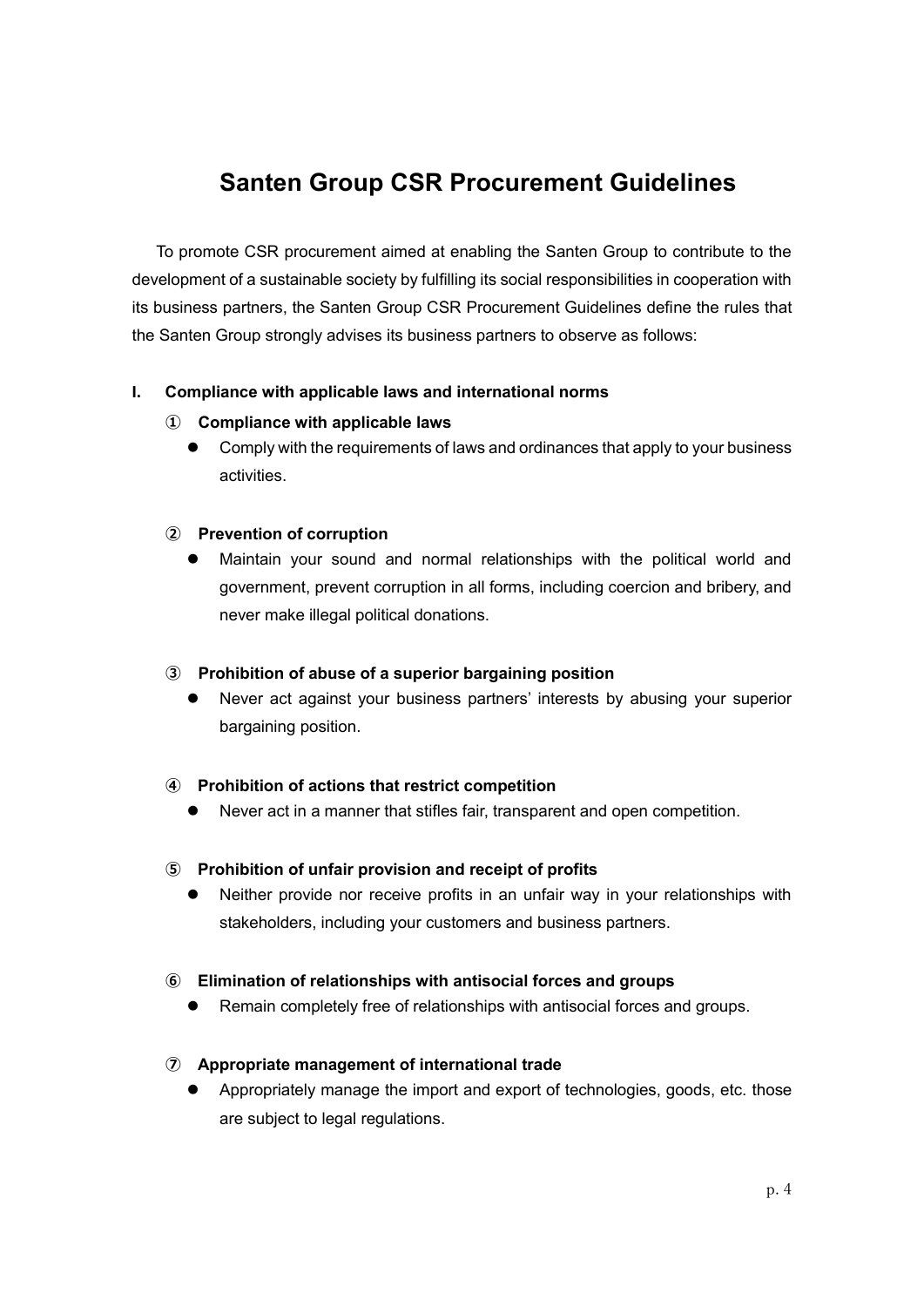### **⑧ Appropriate management of information**

 Appropriately manage the information you handle, such as personal or confidential information about your customers, third persons and employees.

### **⑨ Prohibition of intellectual property rights infringement**

 Never infringe on intellectual property rights by unfairly acquiring or using the intellectual properties of third persons or other means.

### **⑩ Due consideration for animal welfare in research and development**

• Pay due consideration to animal welfare in animal testing, such as by respecting the lives of laboratory animals and minimizing their pain and stress.

### **⑪ Appointment of contact persons for consultation and reports**

 Appoint contact persons for consultation and reports on acts that are suspected to involve compliance violation, and take measures to prevent the consulters and reporters from suffering disadvantages.

### **II. Ensuring an appropriate level of quality, efficacy and safety, and stable supply**

### **① Ensuring quality, efficacy and safety**

 Ensure an appropriate level of product quality, efficacy and safety, and establish product credibility.

### **② Ensuring stable supply**

 Establish systems and procedures for ensuring stable product supply, not only in usual situations but also in emergencies.

### **③ Provision of information**

 Provide accurate information about product quality, efficacy, safety and supply in a timely and appropriate manner.

### **III. Respect for human rights and prohibition of complicity in human rights abuses**

### **① Prohibition of discrimination**

 Never practice discrimination on any basis, such as nationality, race, sex, sexual orientation, gender identification, age, disability, religion, belief, experience, specialization, values or lifestyle.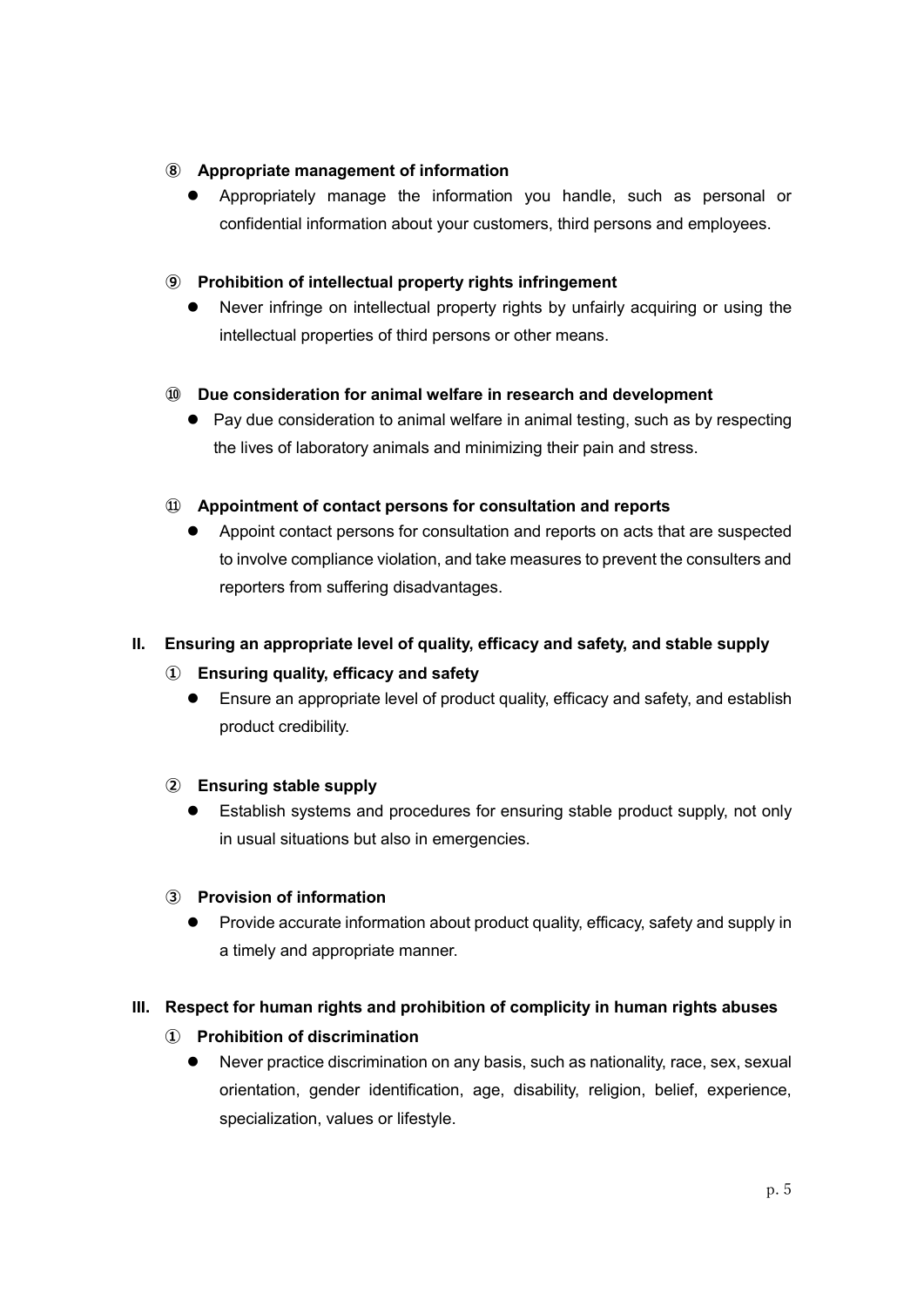### **② Prohibition of complicity in human rights abuses**

Never be complicit in human rights abuses committed by other people.

# **③ Assuring the safety of clinical trial subjects**

 Secure the consent of clinical trial subjects based on their free will, and assure their safety.

# **IV. Protection of the rights, health and safety of workers**

### **① Prohibition of inhumane treatment of employees**

 Respect the human rights of employees and never treat them in an inhumane manner, such as by abusing or harassing them in various ways.

### **② Prohibition of forced and compulsory labor**

Employ all employees based on their free will and never force them to work.

# **③ Prohibition of child labor**

 Do not employ children below the minimum employment age or have children work in a manner that hinders their development.

### **④ Appropriate payment to employees**

 Pay at least the legal minimum wage to employees and never reduce the amount of pay unfairly.

### **⑤ Appropriate working conditions**

- Never have employees work overly hard. Enable them to take adequate breaks and holidays, and appropriately control their working hours within the legal limits.
- **⑥ Respect for employees' freedom of association and right to collective bargaining**
	- Respect employees' freedom of association and right to collective bargaining, and never interfere with them in an illegal manner.

### **⑦ Equal opportunity and fair recruitment**

- Ensure equal opportunity and fairness in recruitment and employment.
- **⑧ Protection of the health and safety of employees**